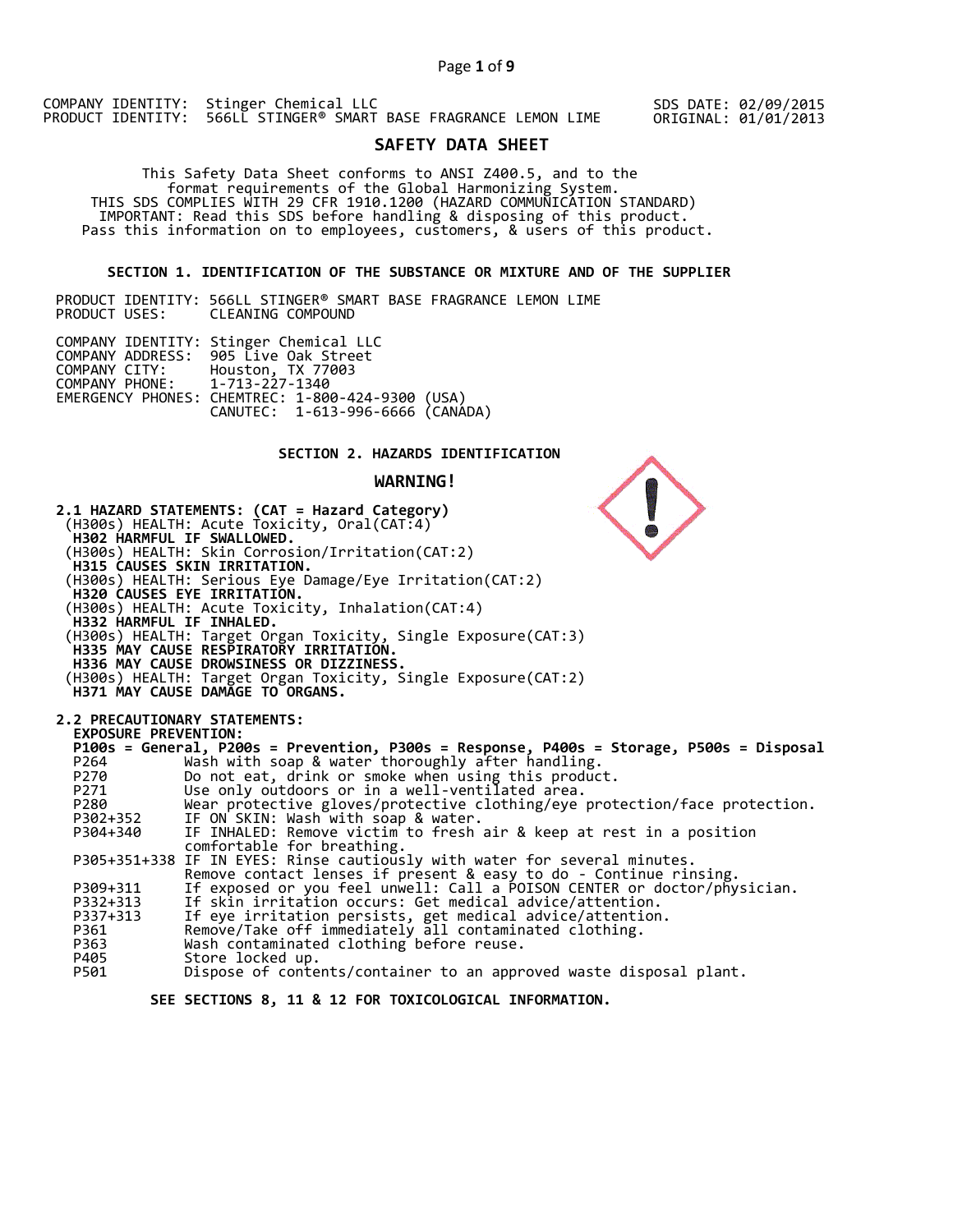SDS DATE: 02/09/2015 ORIGINAL: 01/01/2013

## **SECTION 3. COMPOSITION/INFORMATION ON INGREDIENTS**

| <b>MATERIAL</b>                 | CAS#             | <b>EINECS#</b>           | WT % |
|---------------------------------|------------------|--------------------------|------|
| Water                           | 7732-18-5        | 231-791-2                |      |
| Dipropylene Glycol              | $25265 - 71 - 8$ | -                        | ø-   |
| C9-11 Alcohols, Ethoxylated     | 68439-46-3       | 246-770-3                |      |
| Amphoteric Surfactant           | Confidential     |                          |      |
| Ethylenediaminetetraacetic Acid | $60 - 00 - 4$    | $\overline{\phantom{0}}$ |      |
| 2-Butoxyethanol                 | $111 - 76 - 2$   | $203 - 905 - 0$          |      |

The specific chemical component identities and/or the exact component percentages of this material may be withheld as trade secrets. This information is made available to health professionals, employees, and designated representatives in accordance with the applicable provisions of 29 CFR 1910.1200̄ (I)(1).  $\overline{\phantom{a}}$ 

TRACE COMPONENTS: Trace ingredients (if any) are present in < 1% concentration, (< 0.1% for potential carcinogens, reproductive toxins, respiratory tract mutagens, and sensitizers). None of the trace ingredients contribute significant additional hazards at the concentrations that may be present in this product. All pertinent hazard information has been provided in this document, per the requirements of the Federal Occupational Safety and Health Administration Standard (29 CFR 1910.1200), U.S. State equivalents, and Canadian Hazardous Materials Identification System Standard (CPR 4).

## **SECTION 4. FIRST AID MEASURES**

4.1 MOST IMPORTANT SYMPTOMS/EFFECTS, ACUTE & CHRONIC: See Section 11 for symptoms/effects, acute & chronic.

4.2 GENERAL ADVICE: First Aid responders should pay attention to self-protection and use the recommended protective clothing (chemical resistant gloves, splash protection). If potential for exposure exists, refer to Section 8 for specific personal protective equipment.

4.3 EYE CONTACT:

 If this product enters the eyes, check for and remove any contact lenses. Open eyes while under gently running water. Use sufficient force to open eyelids. "Roll" eyes to expose more surface. <u>Minimum</u> flushing is for 15 minutes. Seek immediate medical attention.

4.4 SKIN CONTACT:

 If the product contaminates the skin, immediately begin decontamination with running water. <u>Minimum</u> flushing is for 15 minutes. Remove contaminated clothing, taking care not to contaminate eyes. If skin becomes irritated and irritation persists, medical attention may be necessary. Wash contaminated clothing before reuse, discard contaminated shoes.

4.5 INHALATION:

 After high vapor exposure, remove to fresh air. If breathing is difficult, give oxygen. If breathing has stopped, trained personnel should immediately begin artificial respiration. If the heart has stopped, trained personnel should immediately begin cardiopulmonary resuscitation (CPR). Seek immediate medical attention.

4.6 SWALLOWING:

 If swallowed, CALL PHYSICIAN OR POISON CONTROL CENTER FOR MOST CURRENT INFORMATION. If professional advice is not available, give two glasses of water to drink. DO NOT INDUCE VOMITING. Never induce vomiting or give liquids to someone who is unconscious, having convulsions, or unable to swallow. Seek immediate medical attention.

4.7 RESCUERS: Victims of chemical exposure must be taken for medical attention. Rescuers should be taken for medical attention, if necessary. Take a copy of label and SDS to physician or health professional with victim.

4.8 NOTES TO PHYSICIAN:

 There is no specific antidote. Treatment of overexposure should be directed at the control of symptoms and the clinical condition of the patient. Any material aspirated during vomiting may cause lung injury. Therefore, emesis should not be induced mechanically or pharmacologically. If it is considered necessary to evacuate the stomach contents, this should be done by means least likely to cause aspiration (such as: Gastric lavage after endotracheal intubation).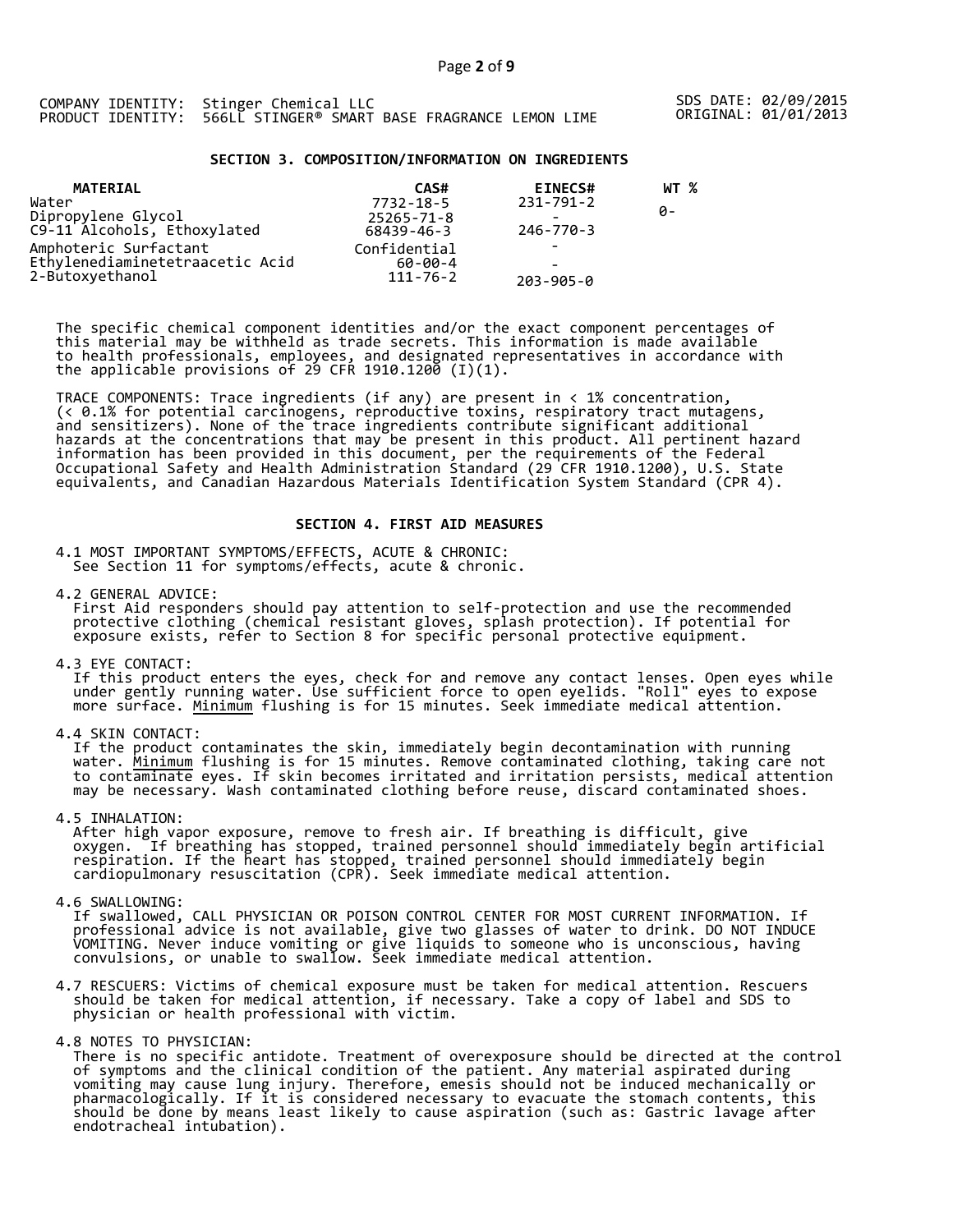SDS DATE: 02/09/2015 ORIGINAL: 01/01/2013

## **SECTION 5. FIRE FIGHTING MEASURES**

5.1 FIRE & EXPLOSION PREVENTIVE MEASURES: NO open flames. Above flash point, use a closed system, ventilation,

- 5.2 SUITABLE (& UNSUITABLE) EXTINGUISHING MEDIA: Use dry powder, alcohol-resistant foam, water spray, carbon dioxide.
- 5.3 SPECIAL PROTECTIVE EQUIPMENT & PRECAUTIONS FOR FIRE FIGHTERS: Water spray may be ineffective on fire but can protect fire-fighters & cool closed containers. Use fog nozzles if water is used. Do not enter confined fire-space without full bunker gear. (Helmet with face shield, bunker coats, gloves & rubber boots).

5.4 SPECIFIC HAZARDS OF CHEMICAL & HAZARDOUS COMBUSTION PRODUCTS: SLIGHTLY COMBUSTIBLE! Isolate from oxidizers, heat, & open flame. Closed containers may explode if exposed to extreme heat. Applying to hot surfaces requires special precautions. Continue all label precautions!

## **SECTION 6. ACCIDENTAL RELEASE MEASURES**

- 6.1 SPILL AND LEAK RESPONSE AND ENVIRONMENTAL PRECAUTIONS: Uncontrolled releases should be responded to by trained personnel using pre-planned procedures. No action shall be taken involving personal risk without suitable training. Keep unnecessary and unprotected personnel from entering spill area. Do not touch or walk through material. Avoid breathing vapor or mist. Provide adequate ventilation. Proper protective equipment should be used. In case of a spill, clear the affected area, protect people, and respond with trained personnel. ELIMINATE all ignition sources (no smoking, flares, sparks, or flames in immediate area).
- 6.2 PERSONAL PRECAUTIONS, PROTECTIVE EQUIPMENT, EMERGENCY PROCEDURES: The proper personal protective equipment for incidental releases (such as: 1 Liter of the product released in a well-ventilated area), use impermeable gloves, they should be Level B: **triple-gloves (rubber gloves and nitrile gloves over latex gloves), chemical resistant suit and boots, hard-hat, and Self-Contained Breathing Apparatus** specific for the material handled, goggles, face shield, and appropriate body protection. In the event of a large release, use impermeable gloves, specific for the material handled, chemically resistant suit and boots, and hard hat, and Self-Contained Breathing Apparatus or respirator.

 Personal protective equipment are required wherever engineering controls are not adequate or conditions for potential exposure exist. Select NIOSH/MSHA approved based on actual or potential airborne concentrations in accordance with latest OSHA and/or ANSI recommendations.

6.3 ENVIRONMENTAL PRECAUTIONS:

 Stop spill at source. Construct temporary dikes of dirt, sand, or any appropriate readily available material to prevent spreading of the material. Close or cap valves and/or block or plug hole in leaking container and transfer to another container. Keep from entering storm sewers and ditches which lead to waterways, and if necessary, call the local fire or police department for immediate emergency assistance.

6.4 METHODS AND MATERIAL FOR CONTAINMENT & CLEAN-UP: Absorb spilled liquid with polypads or other suitable absorbent materials. If necessary, neutralize using suitable buffering material, (acid with soda ash or base with phosphoric acid), and test area with litmus paper to confirm neutralization. Clean up with non-combustible absorbent (such as: sand, soil, and so on). Shovel up and place all spill residue in suitable containers. dispose of at an appropriate waste disposal facility according to current applicable laws and regulations and product characteristics at time of disposal (see Section 13 - Disposal Considerations).

6.5 NOTIFICATION PROCEDURES:

 In the event of a spill or accidental release, notify relevant authorities in accordance with all applicable regulations. US regulations require reporting release of this material to the environment which exceed the applicable reportable quantity or oil spills which could reach any waterway including intermittent dry creeks. The National Response Center can be reached at (800)424-8802.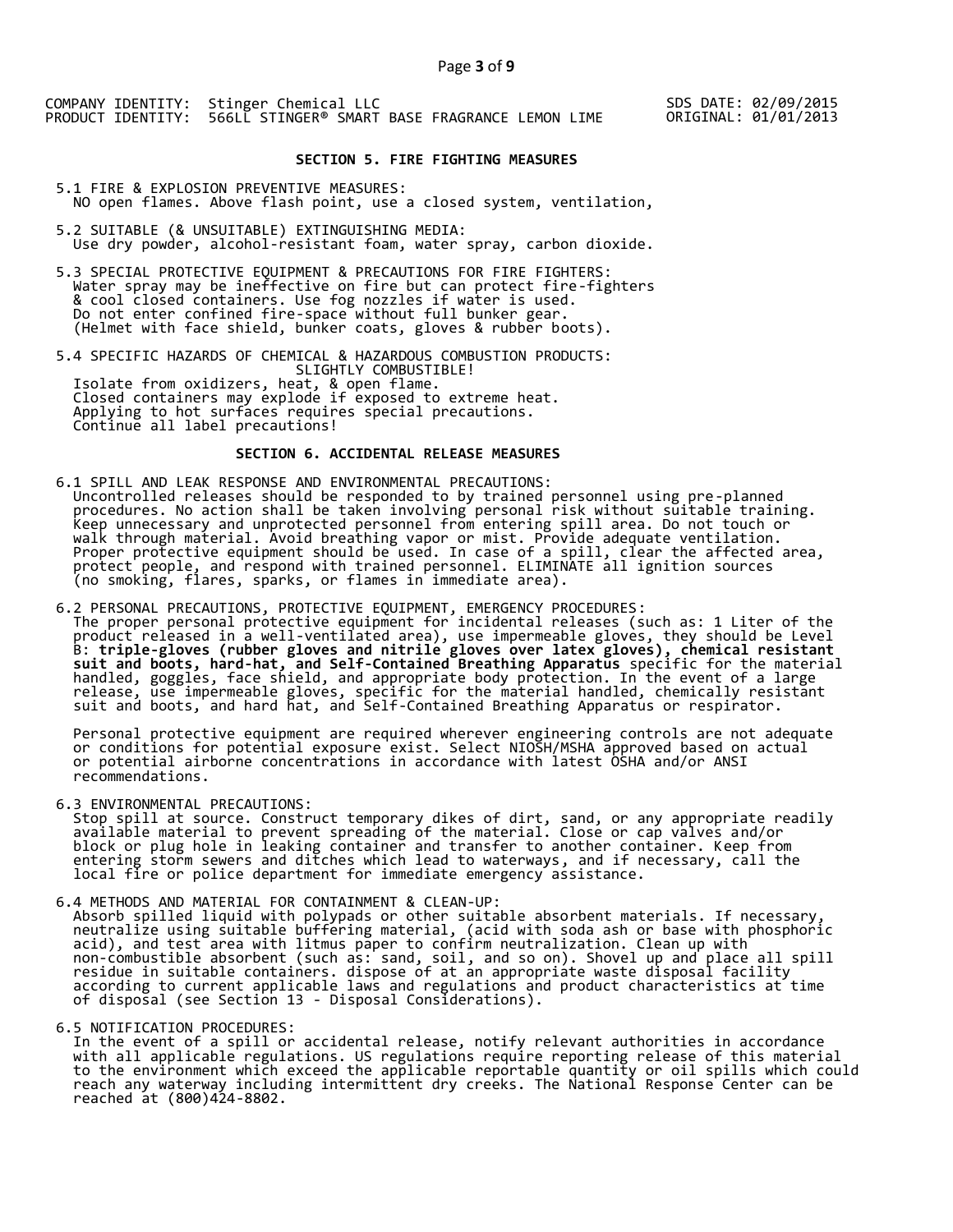SDS DATE: 02/09/2015 ORIGINAL: 01/01/2315

## **SECTION 7. HANDLING AND STORAGE**

7.1 PRECAUTIONS FOR SAFE HANDLING:

 Isolate from oxidizers, heat, & open flame. Use only with adequate ventilation. Avoid or repeated breathing of vapor or spray mist. Do not get in eyes, on skin or clothing. Consult Safety Equipment Supplier. Wear goggles, face shield, gloves, apron & footwear impervious to material. Wash clothing before reuse. Avoid free fall of liquid. Ground containers when transferring. Do not flame cut, braze, or weld. Continue all label precautions!

7.2 CONDITIONS FOR SAFE STORAGE, INCLUDING ANY INCOMPATIBILITIES:<br>Isolate from strong oxidants. Do not store above 49 C/120 F. Isolate from strong oxidants. Do not store above 49 C/120 F. Keep container tightly closed & upright when not in use to prevent leakage.

#### **SECTION 7. HANDLING AND STORAGE (CONTINUED)**

7.3 NONBULK: CONTAINERS:

 Store containers in a cool, dry location, away from direct sunlight, sources of intense heat, or where freezing is possible. Material should be stored in secondary containers or in a diked area, as appropriate. Store containers away from incompatible chemicals (see Section 10, Stability and Reactivity). Post warning and "NO SMOKING" signs in storage and use areas, as appropriate. Empty containers should be handled with care. Never store food, feed, or drinking water in containers which held this product.

7.4 BULK CONTAINERS:

 All tanks and pipelines which contain this material must be labeled. Perform routine maintenance on tanks or pipelines which contain this product. Report all leaks immediately to the proper personnel.

7.5 TANK CAR SHIPMENTS:

Tank cars carrying this product should be loaded and unloaded in strict accordance with<br>tank-car manufacturer's recommendation and all established on-site safety procedures. tank-car manufacturer's recommendation and all established on-site safety procedures. Appropriate personal protective equipment must be used (see Section 8, Engineering Controls and Personal Protective Equipment.). All loading and unloading equipment must be inspected, prior to each use. Loading and unloading operations must be attended, at all times. Tank cars must be level, brakes must be set or wheels must be locked or blocked prior to loading or unloading. Tank car (for loading) or storage tanks (for unloading) must be verified to be correct for receiving this product and be properly prepared, prior to starting the transfer operations. Hoses must be verified to be in the correct positions, before starting transfer operations. A sample (if required) must be taken and verified (if required) prior to starting transfer operations. All lines must be blown-down and purged before disconnecting them from the tank car or vessel.

7.6 PROTECTIVE PRACTICES DURING MAINTENANCE OF CONTAMINATED EQUIPMENT: Follow practices indicated in Section 6 (Accidental Release Measures). Make certain application equipment is locked and tagged-out safely. Always use this product in areas where adequate ventilation is provided. Collect all rinsates and dispose of according to applicable Federal, State, Provincial, or local procedures.

7.7 EMPTY CONTAINER WARNING:

 Empty containers may contain residue and can be dangerous. Do not attempt to refill or clean containers without proper instructions. Empty drums should be completely drained and safely stored until appropriately reconditioned or disposed. Empty containers should be taken for recycling, recovery, or disposal through suitably qualified or licensed contractor and in accordance with governmental regulations. **DO NOT PRESSURIZE, CUT, WELD, BRAZE, SOLDER, DRILL, GRIND, OR EXPOSE SUCH CONTAINERS TO HEAT, FLAME, SPARKS, STATIC ELECTRICITY, OR OTHER SOURCES OF IGNITION. THEY MAY BURST AND CAUSE INJURY OR DEATH.**

## **SECTION 8. EXPOSURE CONTROLS/PERSONAL PROTECTION**

| 8.1 EXPOSURE LIMITS:<br>MATERIAL                  | CAS#                       | <b>EINECS#</b> | TWA (OSHA)             | TLV (ACGIH)            |
|---------------------------------------------------|----------------------------|----------------|------------------------|------------------------|
| Water                                             | 7732-18-5                  |                | 231-791-2 None Known   | None Known             |
| Dipropylene Glycol<br>C9-11 Alcohols, Ethoxylated | 25265-71-8                 |                | 246-770-3 None Known   | 25 ppm                 |
| Amphoteric Surfactant                             | 68439-46-3<br>Confidential |                | None Known             | None Known             |
| Ethylenediaminetetraacetic Acid                   | 60-00-4                    |                | None Known             | None Known             |
| -Butoxyethanol                                    | $111 - 76 - 2$             | 203-905-0      | None Known<br>50 ppm S | None Known<br>20 ppm S |

This product contains no EPA Hazardous Air Pollutants (HAP) in amounts  $> 0.1\%$ .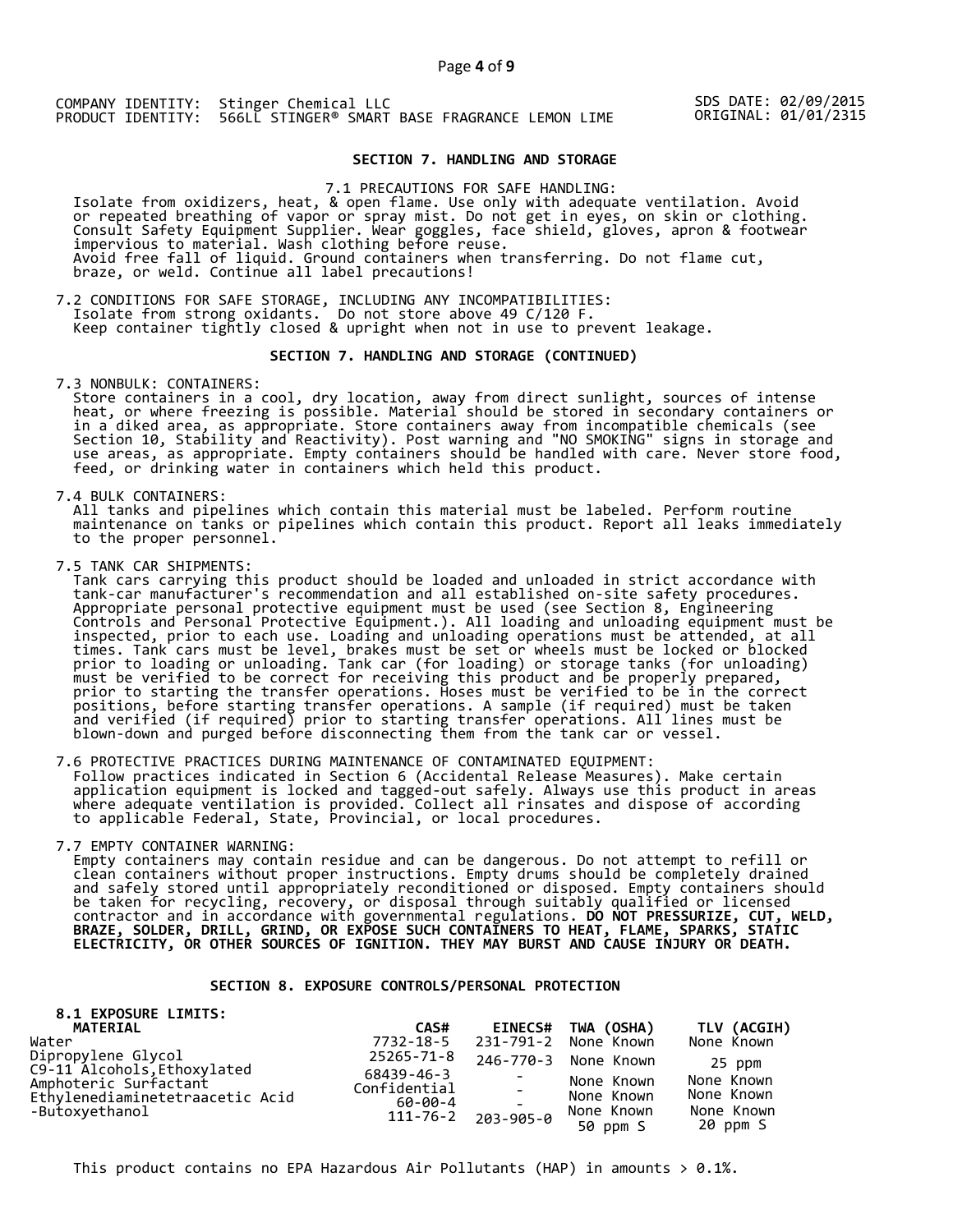## SDS DATE: 02/09/2015 ORIGINAL: 01/01/2013

# **SECTION 8. EXPOSURE CONTROLS/PERSONAL PROTECTION (CONTINUED)**

## **8.2 APPROPRIATE ENGINEERING CONTROLS:**

#### RESPIRATORY EXPOSURE CONTROLS

 Airborne concentrations should be kept to lowest levels possible. If vapor, dust or mist is generated and the occupational exposure limit of the product, or any component of the product, is exceeded, use appropriate NIOSH or MSHA approved air purifying or air-supplied respirator authorized in 29 CFR 1910.134, European Standard EN 149, or applicable State regulations, after determining the airborne concentration of the contaminant. Air supplied respirators should always be worn when airborne concentration of the contaminant or oxygen content is unknown. Maintain airborne contaminant concentrations below exposure limits. If adequate ventilation is not available or there is potential for airborne exposure above the exposure limits, a respirator may be worn up to the respirator exposure limitations, check with respirator equipment manufacturer's recommendations/limitations. For particulates, a particulate respirator (NIOSH Type N95 or better filters) may be worn. If oil particles (such as: lubricants, cutting fluids, glycerine, and so on) are present, use a NIOSH Type R or P filter. For a higher level of protection, use positive pressure supplied air respiration protection or Self-Contained Breathing Apparatus or if oxygen levels are below 19.5% or are unknown.

 EMERGENCY OR PLANNED ENTRY INTO UNKNOWN CONCENTRATIONS OR IDLH CONDITIONS Positive pressure, full-face piece Self-Contained Breathing Apparatus; or positive pressure, full-face piece Self-Contained Breathing Apparatus with an auxilliary positive pressure Self-Contained Breathing Apparatus.

VENTILATION<br>LOCAL EXHAUST: LOCAL EXHAUST: Necessary MECHANICAL (GENERAL): Necessary SPECIAL: None OTHER: None Please refer to ACGIH document, "Industrial Ventilation, A Manual of Recommended Practices", most recent edition, for details.

## **8.3 INDIVIDUAL PROTECTION MEASURES, SUCH AS PERSONAL PROTECTIVE EQUIPMENT:**

#### EYE PROTECTION:

 Safety eyewear complying with an approved standard should be used when a risk assessment indicates this is necessary to avoid exposure to liquid splashes, mists or dusts. If contact is possible, chemical splash goggles should be worn, when a higher degree of protection is necessary, use splash goggles or safety glasses. Face-shields are recommended when the operation can generate splashes, sprays or mists.

#### HAND PROTECTION:

 Use gloves chemically resistant to this material. Glove must be inspected prior to use. Preferred examples: Butyl rubber, Chlorinated Polyethylene, Polyethylene, Ethyl vinyl alcohol laminate ("EVAL"), Polyvinyl alcohol ("PVA"). Examples of acceptable glove barrier materials include: Natural rubber ("latex"), Neoprene, Nitrile/butadiene rubber ("nitrile") or ("NBR"), Polyvinyl chloride ("PVC") or "vinyl"), Viton. Chemical-resistant, impervious gloves complying with an approved standard should be worn at all times when handling chemical products if a risk assessment indicates this is necessary. Considering the parameters specified by the glove manufacturer, check during use that the gloves are still retaining their protective properties. It should be noted that the time to breakthrough for any glove material may be different for different glove manufacturers. In the case of mixtures, consisting of several substances, the protection time of the gloves cannot be accurately estimated. Use proper glove removal technique (without touching glove's outer surface) to avoid skin contact with this product. Dispose of contaminated gloves after use in accordance with applicable laws and good practices. Wash and dry hands.

#### BODY PROTECTION:

 Use body protection appropriate for task. Cover-all, rubber aprons, or chemical protective clothing made from impervious materials are generally acceptable, depending on the task.

#### WORK & HYGIENIC PRACTICES:

 Wash hands, forearms and face thoroughly after handling chemical products, before eating, smoking and using toilet facilities and at the end of the working period. Provide readily accessible eye wash stations & safety showers. Remove clothing that becomes contaminated. Destroy contaminated leather articles. Launder or discard contaminated clothing.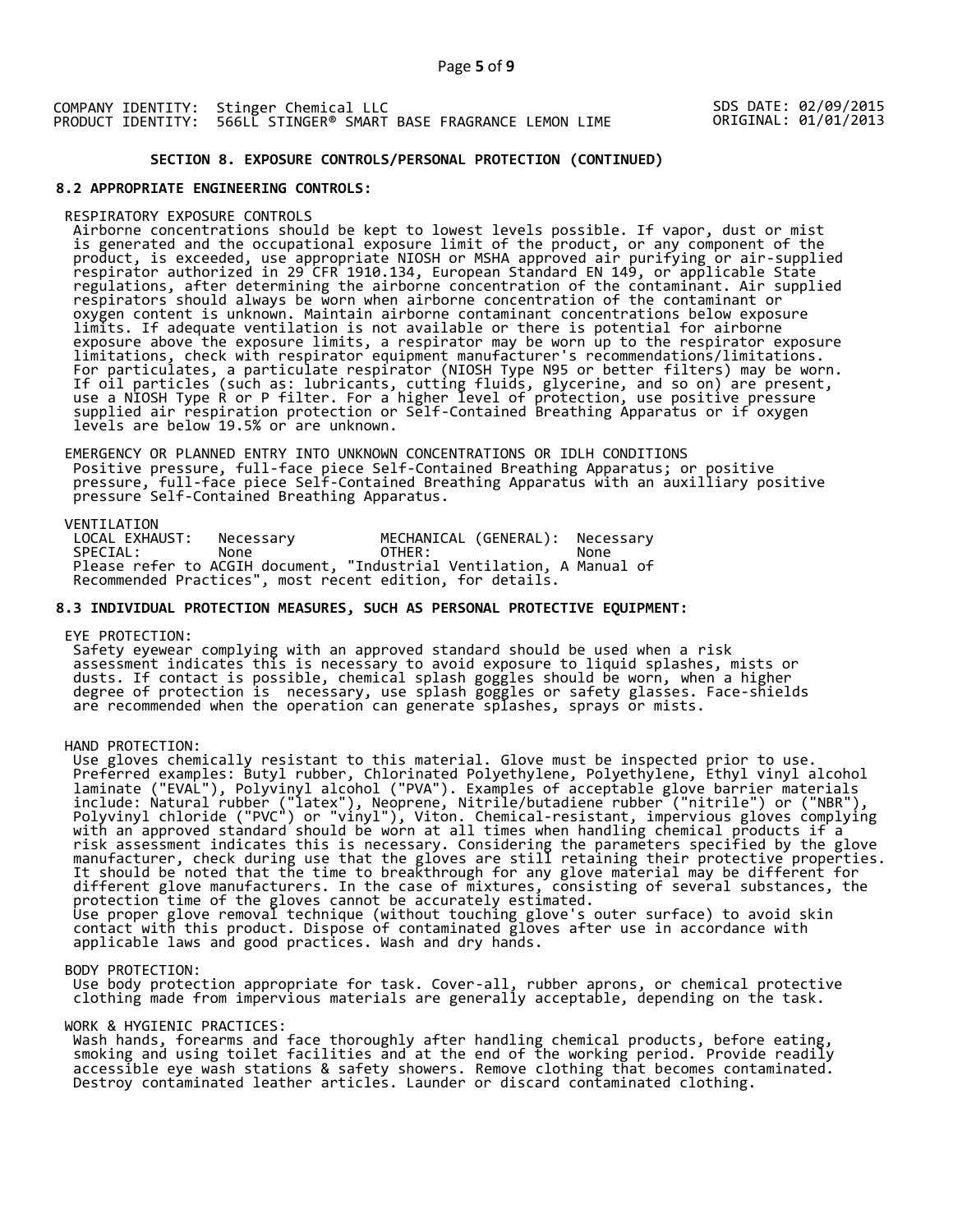## **SECTION 9. PHYSICAL & CHEMICAL PROPERTIES**

| APPEARANCE:                                                                          | Liquid,                                       |
|--------------------------------------------------------------------------------------|-----------------------------------------------|
| ODOR:                                                                                | Lemon- Lime                                   |
| ODOR THRESHOLD:                                                                      | Not Available                                 |
| pH (Neutrality):                                                                     | ~8                                            |
| MELTING POINT/FREEZING POINT:                                                        | Not Available / $17^{\circ}$ F/ -8.3 C        |
| BOILING RANGE (IBP, 50%, Dry Point):                                                 | 105 105 231* C / 222 222 448* F (*=End Point) |
| FLASH POINT (TÈST METHOD):                                                           | 137 C / 280 F (TCC) (Lowest Component         |
| EVAPORATION RATE (n-Butyl Acetate=1):                                                | Not Applicable                                |
| FLAMMABILITY CLASSIFICATION:                                                         | Class III-B                                   |
|                                                                                      | 1.1 (Lowest Component)                        |
| LOWER FLAMMABLE LIMIT IN AIR (% by vol):<br>UPPER FLAMMABLE LIMIT IN AIR (% by vol): | Not Available                                 |
| VAPOR PRESSURE (mm of Hg)@20 C                                                       | 17.3                                          |
| VAPOR DENSITY (air=1):                                                               | 0.719                                         |
| GRAVITY @ 68/68 F / 20/20 C:                                                         |                                               |
| DENSITY:                                                                             | 1.082                                         |
| SPECIFIC GRAVITY (Water=1):                                                          | 1.08                                          |
| POUNDS/GALLON:                                                                       | 9.05                                          |
| WATER SOLUBILITY:                                                                    | Appreciable                                   |
| PARTITION COEFFICIENT (n-Octane/Water):                                              | Not Available                                 |
| AUTO IGNITION TEMPERATURE:                                                           | 371 C / 700 F                                 |
| DECOMPOSITION TEMPERATURE:                                                           | Not Available                                 |
| TOTAL VOC'S (TVOC)*:                                                                 | 1.0 Vol% / 9.0 g/L / .0 Lbs/Gal               |
| NONEXEMPT VOC'S (CVOC)*:                                                             | 1.0 Vol% / 9.0 g/L / .0 Lbs/Gal               |
| HAZARDOUS AIR POLLUTANTS (HAPS):                                                     | 0.0 Wt% /0.0 g/L / 0.000 Lbs/Gal              |
| NONEXEMPT VOC PARTIAL PRESSURE (mm of Hg @ 20 C)                                     | 0.0                                           |
| VISCOSITY @ 20 C (ASTM D445):                                                        | Not Available                                 |
| * Using CARB (California Air Resources Board Rules).                                 |                                               |
|                                                                                      |                                               |

#### **SECTION 10. STABILITY & REACTIVITY**

10.1 REACTIVITY & CHEMICAL STABILITY: Stable under normal conditions, no hazardous reactions when kept from incompatibles.

10.2 POSSIBILITY OF HAZARDOUS REACTIONS & CONDITIONS TO AVOID: Isolate from oxidizers, heat, & open flame.

10.3 INCOMPATIBLE MATERIALS: Reacts with strong oxidants, causing fire & explosion hazard.

10.4 HAZARDOUS DECOMPOSITION PRODUCTS: Carbon Monoxide, Carbon Dioxide from burning.

10.5 HAZARDOUS POLYMERIZATION: Will not occur.

# **SECTION 11. TOXICOLOGICAL INFORMATION**

## **11.1 ACUTE HAZARDS**

 11.11 EYE & SKIN CONTACT: Primary irritation to skin, defatting, dermatitis. Absorption thru skin increases exposure. Primary irritation to eyes, redness, tearing, blurred vision. Liquid can cause eye irritation. Wash thoroughly after handling.

 11.12 INHALATION: Anesthetic. Irritates respiratory tract. Acute overexposure can cause serious nervous system depression. Vapor harmful. Breathing vapor can cause irritation.

 11.13 SWALLOWING: Swallowing can cause abdominal irritation, nausea, vomiting & diarrhea.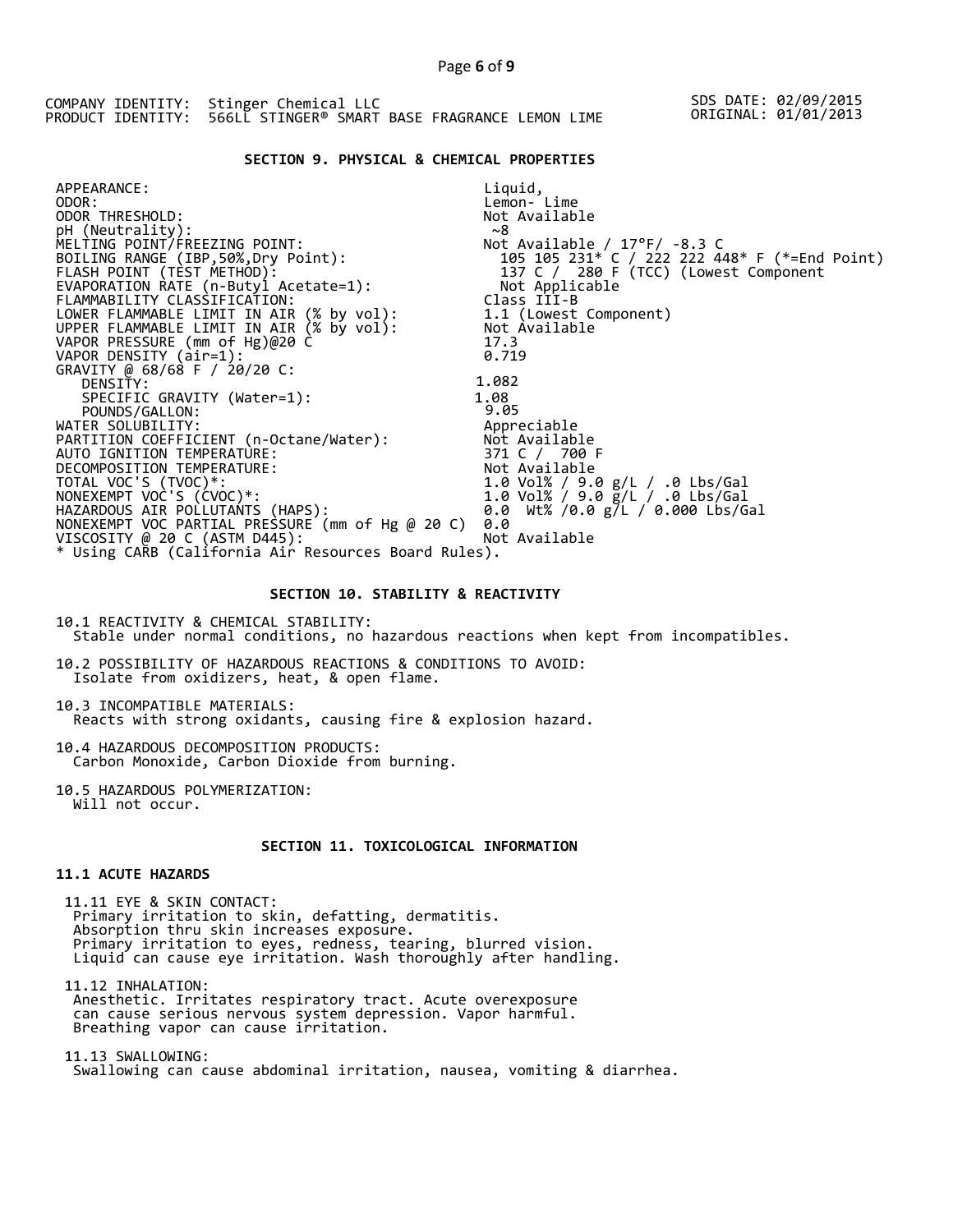SDS DATE: 02/09/2015 ORIGINAL: 01/01/2013

## **SECTION 11. TOXICOLOGICAL INFORMATION (CONTINUED)**

#### **11.2 SUBCHRONIC HAZARDS/CONDITIONS AGGRAVATED**

 MEDICAL CONDITIONS AGGRAVATED BY EXPOSURE: Pre-existing disorders of any target organs mentioned in this Document can be aggravated by over-exposure by routes of entry to components of this product. Persons with these disorders should avoid use of this product.

#### **11.3 CHRONIC HAZARDS**

 11.31 CANCER, REPRODUCTIVE & OTHER CHRONIC HAZARDS: This product has no carcinogens listed by IARC, NTP, NIOSH, OSHA or ACGIH, as of this date, greater or equal to 0.1%.

11.32 TARGET ORGANS: May cause damage to target organs, based on animal data.

11.33 IRRITANCY: Irritating to contaminated tissue.

11.34 SENSITIZATION: No component is known as a sensitizer.

11.35 MUTAGENICITY: No known reports of mutagenic effects in humans.

11.36 EMBRYOTOXICITY: No known reports of embryotoxic effects in humans.

11.37 TERATOGENICITY: No known reports of teratogenic effects in humans.

11.38 REPRODUCTIVE TOXICITY: No known reports of reproductive effects in humans.

 A MUTAGEN is a chemical which causes permanent changes to genetic material (DNA) such that the changes will propagate across generational lines. An EMBRYOTOXIN is a chemical which causes damage to a developing embryo (such as: within the first 8 weeks of pregnancy in humans), but the damage does not propagate across generational lines. A TERATOGEN is a chemical which causes damage to a developing fetus, but the damage does not propagate across generational lines. A REPRODUCTIVE TOXIN is any substance which interferes in any way with the reproductive process.

## **11.4 MAMMALIAN TOXICITY INFORMATION**

| <b>MATERIAL</b>    | <b>CAS#</b> | <b>EINECS#</b> | LOWEST KNOWN LETHAL DOSE DATA |
|--------------------|-------------|----------------|-------------------------------|
|                    |             |                | LOWEST KNOWN LD50 (ORAL)      |
| Dipropylene Glycol | 25265-71-8  | $\sim$         | 14800.0 mg/kg(Rats)           |

## **SECTION 12. ECOLOGICAL INFORMATION**

## **12.1 ALL WORK PRACTICES MUST BE AIMED AT ELIMINATING ENVIRONMENTAL CONTAMINATION.**

12.2 EFFECT OF MATERIAL ON PLANTS AND ANIMALS: This product may be harmful or fatal to plant and animal life if released into the environment. Refer to Section 11 (Toxicological Information) for further data on the effects of this product's components on test animals.

12.3 EFFECT OF MATERIAL ON AQUATIC LIFE: The most sensitive known aquatic group to any component of this product is: Tidewater Silversides 1250 ppm or mg/L (96 hour exposure). Keep out of sewers and natural water supplies.

12.4 MOBILITY IN SOIL Mobility of this material has not been determined.

12.5 DEGRADABILITY This product is partially biodegradable.

12.6 ACCUMULATION Bioaccumulation of this product has not been determined.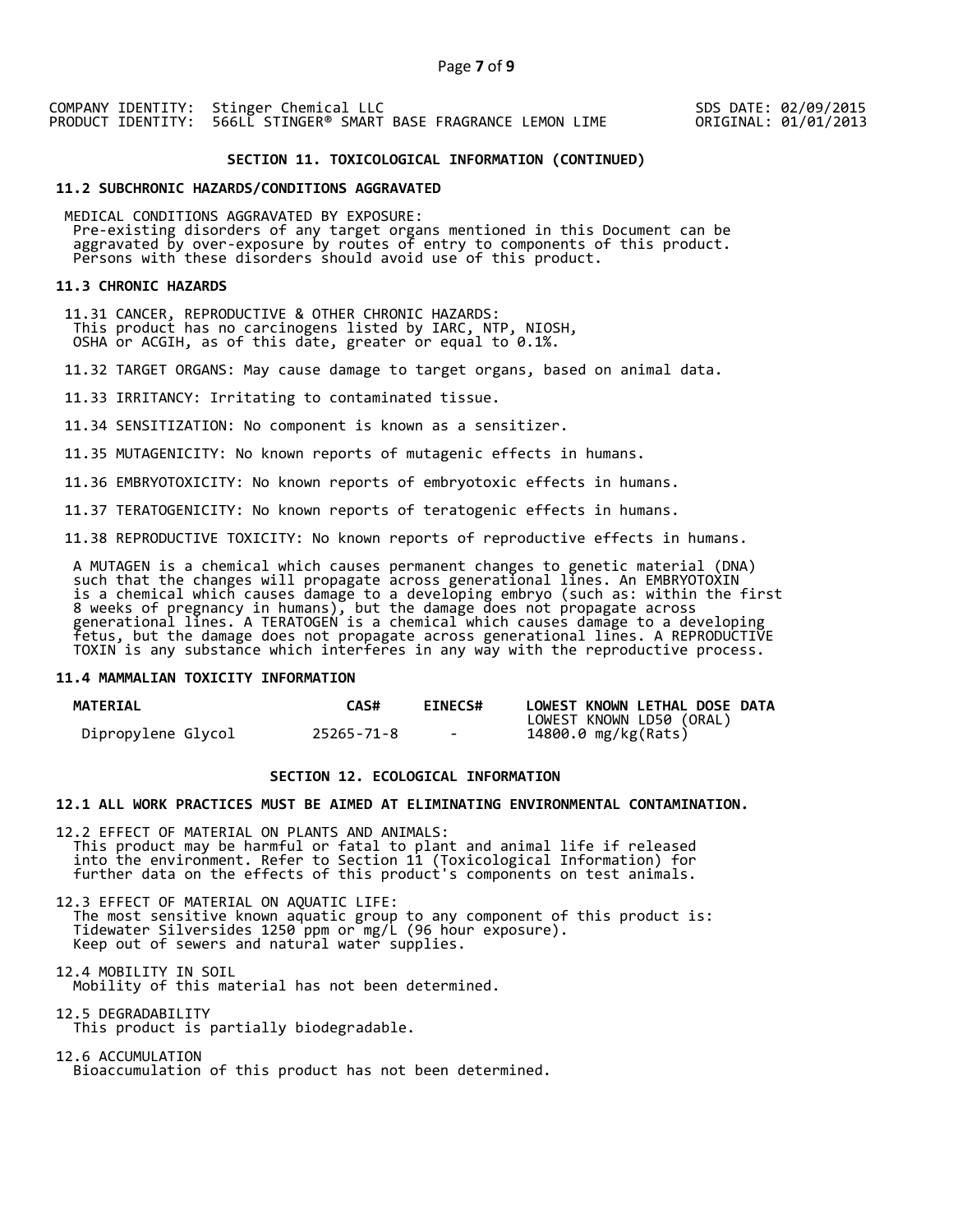SDS DATE: 02/09/2015 ORIGINAL: 01/01/2013

## **SECTION 13. DISPOSAL CONSIDERATIONS**

The generation of waste should be avoided or minimized wherever possible. Dispose of surplus and non-recyclable products via a licensed waste disposal contractor. Waste should not be disposed of untreated to the sewer unless fully compliant with the requirements of all authorities with jurisdiction. Waste packaging should be recycled. Incineration or landfill should only be considered when recycling is not feasible. This material and its container must be disposed of in a safe way. Care should be taken when handling emptied containers that have not been cleaned or rinsed out. Empty containers and liners may retain some product residues. Vapor from some product residues may create a highly flammable or explosive atmosphere inside the container. **DO NOT PRESSURIZE, CUT, WELD, BRAZE, SOLDER, DRILL, GRIND, OR EXPOSE USED CONTAINERS TO HEAT, FLAME, SPARKS, STATIC ELECTRICITY, OR OTHER SOURCES OF IGNITION. THEY MAY BURST AND CAUSE INJURY OR DEATH.** Avoid dispersal of spilled material and runoff and contact with soil, waterways, drains and sewers. Processing, use or contamination may change the waste disposal requirements. Do not dispose of on land, in surface waters, or in storm drains. Waste should be recycled or disposed of in accordance with regulations. Large amounts should be collected for reuse or consigned to licensed hazardous waste haulers for disposal. **ALL DISPOSAL MUST BE IN ACCORDANCE WITH ALL FEDERAL, STATE, PROVINCIAL, AND LOCAL REGULATIONS. IF IN DOUBT, CONTACT PROPER AGENCIES.** 

## **SECTION 14. TRANSPORT INFORMATION**

MARINE POLLUTANT: No DOT/TDG SHIP NAME: Not Regulated DRUM LABEL:<br>IATA / ICAO:<br>IMO / IMDG: Not Regulated Not Regulated EMERGENCY RESPONSE GUIDEBOOK NUMBER: None

#### **SECTION 15. REGULATORY INFORMATION**

**15.1 EPA REGULATION: SARA SECTION 311/312 HAZARDS: Acute Health** 

All components of this product are on the TSCA list. SARA Title III Section 313 Supplier Notification This product contains the indicated <\*> toxic chemicals subject to the reporting requirements of Section 313 of the Emergency Planning & Community Right-To-Know Act of 1986 & of 40 CFR 372. This information must be included in all MSDSs that are copied and distributed for this material.

| SARA TITLE III INGREDIENTS       | CAS#    | <b>EINECS#</b> | WT% (REG.SECTION) RQ(LBS) |      |
|----------------------------------|---------|----------------|---------------------------|------|
| *Ethylenediaminetetraacetic Acid | 60-00-4 |                | 0-1 (311,312,313)         | None |

#### **SECTION 15. REGULATORY INFORMATION (CONTINUED)**

#### **15.2 STATE REGULATIONS:**

 CALIFORNIA SAFE DRINKING WATER & TOXIC ENFORCEMENT ACT (PROPOSITION 65): This product contains no chemicals known to the State of California to cause cancer or reproductive toxicity.

#### **15.3 INTERNATIONAL REGULATIONS**

 The identified components of this product are listed on the chemical inventories of the following countries: Australia (AICS), Canada (DSL or NDSL), China (IECSC), Europe (EINECS, ELINCS), Japan (METI/CSCL, MHLW/ISHL), South Korea (KECI), New Zealand (NZIoC), Philippines (PICCS), Switzerland (SWISS), Taiwan (NECSI), USA (TSCA).

## **15.4 CANADA: WORKPLACE HAZARDOUS MATERIALS INFORMATION SYSTEM (WHMIS)**  D2B: Irritating to skin / eyes.

 This product was classified using the hazard criteria of the Controlled Products Regulations (CPR). This Document contains all information required by the CPR.